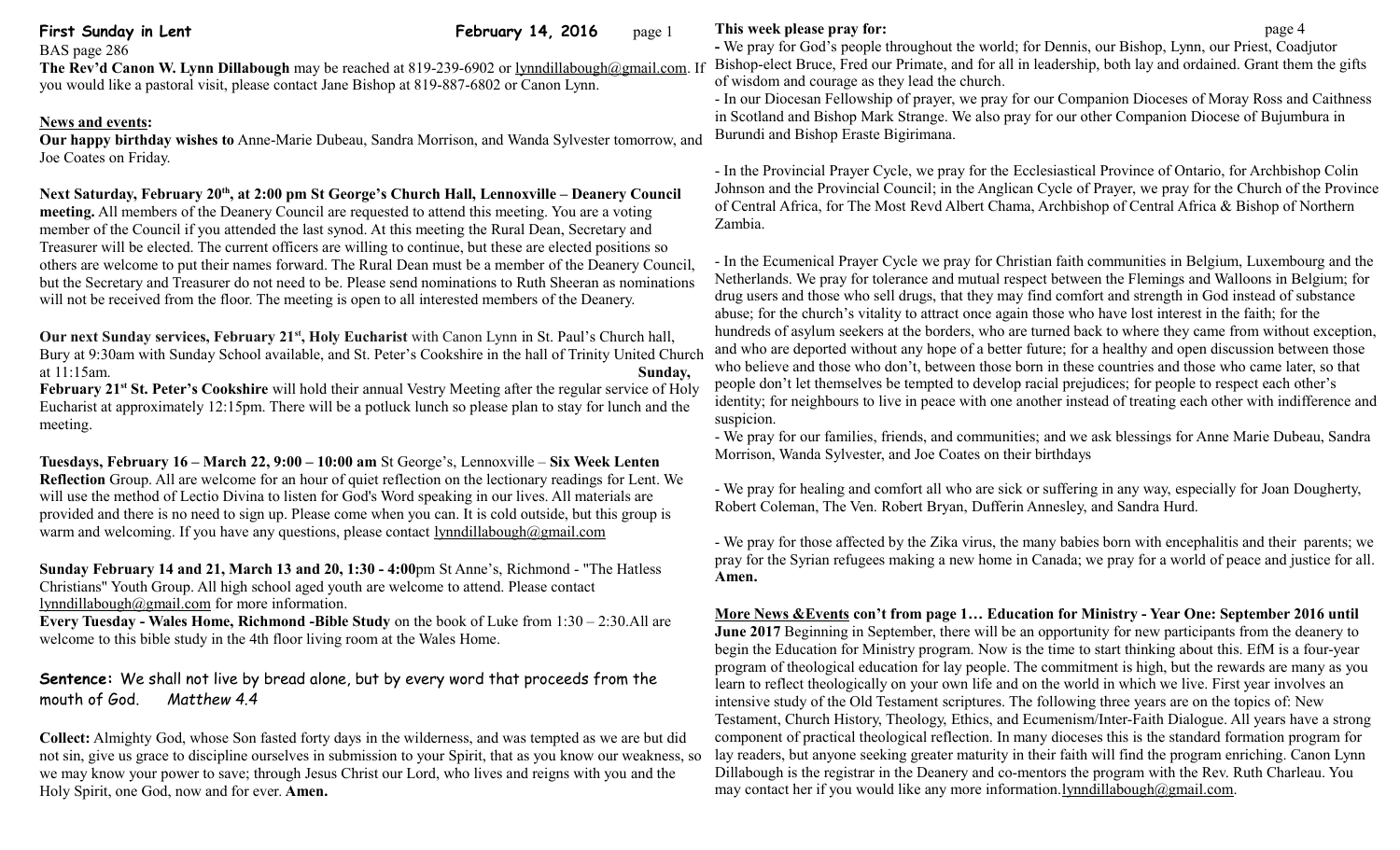**A Reading from the Book of Genesis…**After these things the word of the Lord came to Abram in a vision, "Do not be afraid, Abram, I am your shield; your reward shall be very great." <sup>2</sup>But Abram said, "O Lord God, what will you give me, for I continue childless, and the heir of my house is Eliezer of Damascus?"<sup>3</sup>And Abram said, "You have given me no offspring, and so a slave born in my house is to be my heir."<sup>4</sup>But the word of the Lord came to him, "This man shall not be your heir; no one but your very own issue shall be your heir."<sup>5</sup>He brought him outside and said, "Look toward heaven and count the stars, if you are able to count them." Then he said to him, "So shall your descendants be."<sup>6</sup>And he believed the Lord; and the Lord reckoned it to him as righteousness. Then he said to him, "I am the Lord who brought you from Ur of the Chaldeans, to give you this land to possess."<sup>8</sup>But he said, "O Lord God, how am I to know that I shall possess it?"<sup>9</sup>He said to him, "Bring me a heifer three years old, a female goat three years old, a ram three years old, a turtledove, and a young pigeon."<sup>10</sup>He brought him all these and cut them in two, laying each half over against the other; but he did not cut the birds in two.<sup>11</sup>And when birds of prey came down on the carcasses, Abram drove them away. <sup>12</sup>As the sun was going down, a deep sleep fell upon Abram, and a deep and terrifying darkness descended upon him. <sup>17</sup>When the sun had gone down and it was dark, a smoking fire pot and a flaming torch passed between these pieces.<sup>18</sup>On that day the Lord made a covenant with Abram, saying, "To your descendants I give this land, from the river of Egypt to the great river, the river Euphrates, *Genesis 15:1-12, 17-18*

#### **Psalm 27 BAS page 735**

**A Reading from the Letter of Paul to the Philippians…**<sup>17</sup>Brothers and sisters, join in imitating me, and observe those who live according to the example you have in us.<sup>18</sup>For many live as enemies of the cross of Christ; I have often told you of them, and now I tell you even with tears.<sup>19</sup>Their end is destruction; their god is the belly; and their glory is in their shame; their minds are set on earthly things.<sup>20</sup>But our citizenship is in heaven, and it is from there that we are expecting a Savior, the Lord Jesus Christ.<sup>21</sup>He will transform the body of our humiliation that it may be conformed to the body of his glory, by the power that also enables him to make all things subject to himself. 4Therefore, my brothers and sisters, whom I love and long for, my joy and crown, stand firm in the Lord in this way, my beloved. *Philippians 3:17-4:1* 

**The Holy Gospel of our Lord Jesus Christ according to Luke…**<sup>31</sup>At that very hour some Pharisees came and said to him, "Get away from here, for Herod wants to kill you."<sup>32</sup>He said to them, "Go and tell that fox for me, 'Listen, I am casting out demons and performing cures today and tomorrow, and on the third day I finish my work.<sup>33</sup>Yet today, tomorrow, and the next day I must be on my way, because it is impossible for a prophet to be killed outside of Jerusalem.'<sup>34</sup>Jerusalem, Jerusalem, the city that kills the prophets and stones those who are sent to it! How often have I desired to gather your children together as a hen gathers her brood under her wings, and you were not willing! <sup>35</sup>See, your house is left to you. And I tell you, you will not see me until the time comes when you say, 'Blessed is the one who comes in the name of the Lord.'" *Luke 13:31-35*

**Short Reflections:** Abram is suffering from tunnel vision, although he is a spirit filled man who is devoted to God, Abraham's vision is only focused on what is immediately in front of him. Abraham hasn't yet submitted to God's will and allowed God to open his eyes to see the effects of God unending love and possibility. Abraham's myopia leads him to focus on the fact that he is childless and what he currently owns.

Thus, God's promise of offspring that would number the stars of the sky and ownership of vast amounts of land is beyond his human understanding. But this is the crux of the passage; Abraham is still walking by sight and not by faith. Submitting to God's will necessarily means that we must also place full trust and faith in the Lord. The perfect and complete cure to human spiritual myopia is faith in the abundance grace of the Holy Trinity.

Paul, formerly chief persecutor now converted chief advocate for Christians offers a warning to "enemies of the cross of Christ". That is, if you place your minds on earthly things, your glory will be shame and destruction. Saint Paul, to the members of the church in Philippi draws a divisive line between earthly gains and heavenly reward. The citizenship of value is not on earth but in heaven with our Lord of Saviour Jesus Christ. The busyness of this world dictates that we are wrapped in trying to assert, redefine or identify the role in the communities in which we live. We assert our identity through citizenship, community, social groups, religion, family and friends. Our membership in these various groups drives our earthly existence daily. How often do we consider what it takes to acquire and maintain membership in heaven?

George Webb in his hymn *Stand up Stand up for Jesus* was persuasive when he wrote, "from victory unto victory his army shall he lead, till every foe is vanquished and Christ is Lord indeed". In our gospel reading today, Jesus Christ faces familiar foes in the Pharisees. Even though Jesus is performing miracles to the benefit of the community, the religious elite wants no part of it or him. In response Christ is resilient, defiant and brave as he insists that God's work is paramount to any request or law from the Herod or the Pharisees. Jesus' stance is a reminder that in following him we are called to stand up for justice, love and the welfare of our surrounding communities. This may mean forsaking loved ones/friends, defying societal norms or doing the unpopular. It also means spirit-filled joy, countless blessings and an abundancy of grace.

**Chuckles:One New York father sent this note to his 12-year-old daughter's teacher** explaining why she wasn't on time for class one day. To Whom It May Concern:

Please excuse Isabelle's tardiness to school today. In the interest of honesty, I feel it is my obligation to be straight with all of you as to the reason.

Last night Isabelle was lucky enough to see Bruce Springsteen and the E Street Band in Albany, and darned if he didn't play for three and a half hours.

This may not seem like a good excuse but have you ever wondered how many kids would be late – or miss school outright – if God were suddenly to appear?

It's something like that.

Sincerely, Patrick A. Pipino

**One day, Joe, Bob and Dave were hiking in a wilderness** area when they came upon a large, raging, violent river. They needed to get to the other side, but had no idea of how to do so.

Joe prayed to God, saying, "Please God, give me the strength to cross this river." Poof! God gave him big arms and strong legs, and he was able to swim across the river in about two hours, although he almost drowned a couple of times.

Seeing this, Dave prayed to God, saying, "Please God, give me the strength and the tools to cross this river."

Poof! God gave him a rowboat and he was able to row across the river in about an hour, after almost capsizing the boat a couple of times.

Bob had seen how this worked out for the other two, so he also prayed to God saying, "Please God, give me the strength and the tools, and the intelligence, to cross this river."

Poof! God turned him into a woman. She looked at the map, hiked upstream a couple of hundred yards, then walked across the bridge.